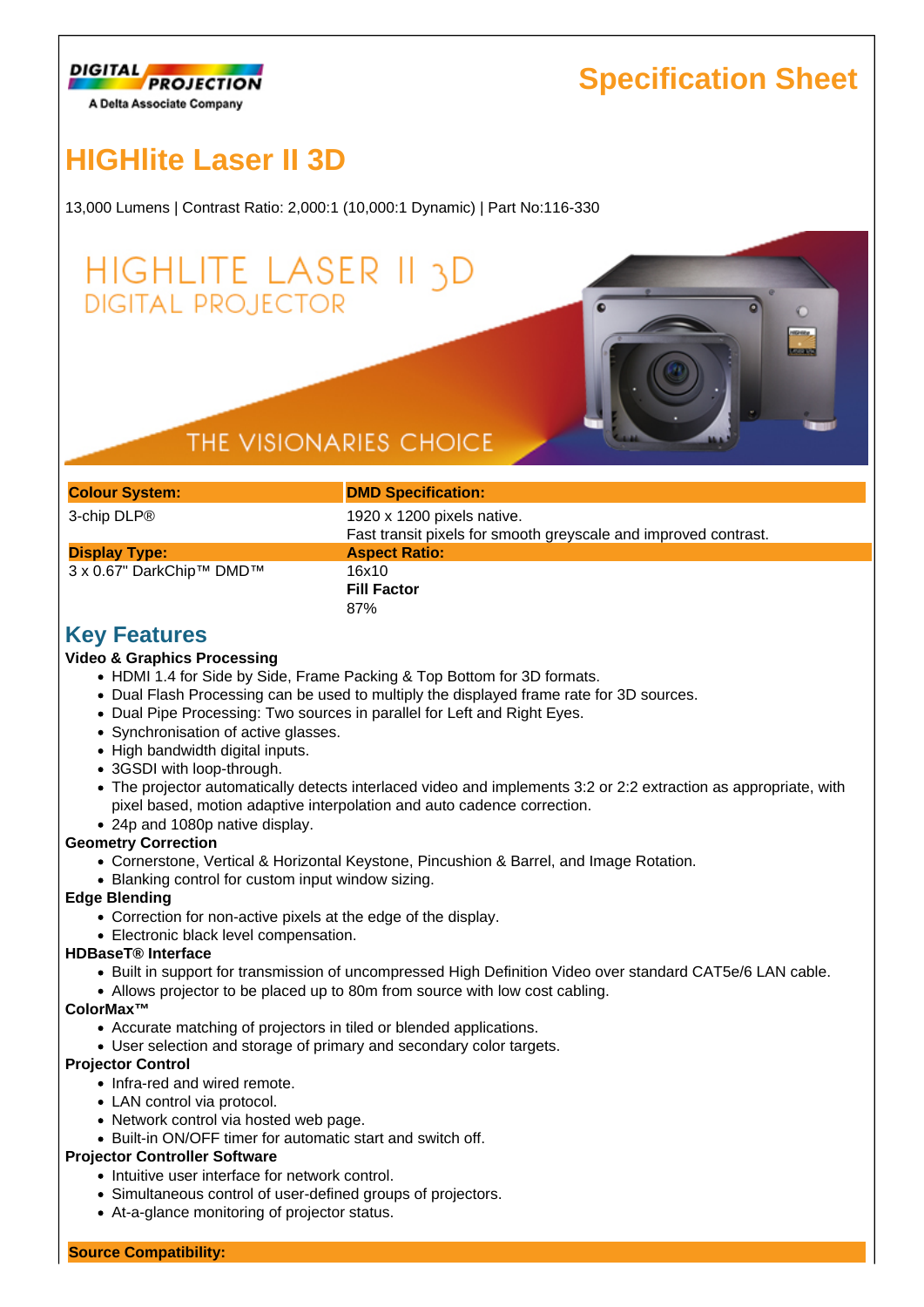HDMI including Deep Color™ processing and 3D standards. DisplayPort accepts graphics standards up to 1920 x 1200 at 120Hz. 3GSDI is SMPTE 292M, SMPTE 259M-C and SMPTE 424M compliant. Graphics standards up to 1920 x 1200 resolution via DisplayPort, HDMI or VGA. Component Video (SD and HD) via YPrPb or RGB.

### **Inputs/Outputs**

| <b>Video &amp; Computer</b>                                                                                                                                                                                |                                                                                                                                    |                                                                                                                                       | <b>Communication &amp; Control</b>                                                                                                                                                                                                                                                                                                                                                                                                                                                                   |                                                                                                                                                                                            |  |
|------------------------------------------------------------------------------------------------------------------------------------------------------------------------------------------------------------|------------------------------------------------------------------------------------------------------------------------------------|---------------------------------------------------------------------------------------------------------------------------------------|------------------------------------------------------------------------------------------------------------------------------------------------------------------------------------------------------------------------------------------------------------------------------------------------------------------------------------------------------------------------------------------------------------------------------------------------------------------------------------------------------|--------------------------------------------------------------------------------------------------------------------------------------------------------------------------------------------|--|
| <b>Type</b><br><b>HDMI 1.4</b><br>DisplayPort 1.1a<br>HDBaseT/LAN<br>3G-SDI In<br>3G-SDI Out<br><b>VGA</b><br><b>Component Video</b>                                                                       | <b>Connector</b><br><b>HDMI</b><br><b>DisplayPort</b><br><b>RJ45</b><br><b>BNC</b><br><b>BNC</b><br>15-pin D-Sub<br>$3 \times BNC$ | Qty<br>2<br>1<br>1<br>1<br>1<br>1<br>1                                                                                                | <b>Type</b><br>3D Sync Out<br>3D Sync In<br>LAN (see HDBaseT)<br><b>RS232</b><br><b>Wired Remote</b><br>12V Trigger<br>Service Port<br><b>NOTE: The LAN port is</b><br>shared with HDBase-T.                                                                                                                                                                                                                                                                                                         | <b>Connector</b><br>Qty<br><b>BNC</b><br><b>BNC</b><br>1<br><b>RJ45</b><br>1<br>9-pin D Sub<br>1<br>1<br>3.5mm Stereo<br>$\overline{c}$<br>Jack<br>3.5mm Stereo<br>1<br>Jack<br>USB Type A |  |
| <b>3D Formats Supported</b>                                                                                                                                                                                |                                                                                                                                    |                                                                                                                                       | <b>HDTV Formats Supported</b>                                                                                                                                                                                                                                                                                                                                                                                                                                                                        |                                                                                                                                                                                            |  |
| Frame Packing<br><b>Dual Pipe</b><br><b>Frame Sequential</b><br>Side By Side (half)<br>Top and Bottom                                                                                                      |                                                                                                                                    |                                                                                                                                       | 1080p (23.98Hz, 24Hz, 25Hz, 29.97Hz, 30Hz, 50Hz,<br>59.94Hz, 60Hz), 1080i (50Hz, 59.94Hz, 60Hz), 720p<br>(50Hz, 59.94Hz, 60Hz)                                                                                                                                                                                                                                                                                                                                                                       |                                                                                                                                                                                            |  |
| <b>Computer Compatibility</b>                                                                                                                                                                              |                                                                                                                                    |                                                                                                                                       | <b>Bandwidth</b>                                                                                                                                                                                                                                                                                                                                                                                                                                                                                     |                                                                                                                                                                                            |  |
| Up to 1920 x 1200                                                                                                                                                                                          |                                                                                                                                    |                                                                                                                                       | 170 MHz on analog RGB<br>165 Megapixels per second on HDMI<br>295 Megapixels per second on DisplayPort                                                                                                                                                                                                                                                                                                                                                                                               |                                                                                                                                                                                            |  |
| <b>Remote Control</b>                                                                                                                                                                                      |                                                                                                                                    |                                                                                                                                       | <b>Automation Control</b>                                                                                                                                                                                                                                                                                                                                                                                                                                                                            |                                                                                                                                                                                            |  |
| Addressable IR remote control, wireless and wired<br>On-Board keypad                                                                                                                                       |                                                                                                                                    |                                                                                                                                       | LAN<br><b>RS232</b>                                                                                                                                                                                                                                                                                                                                                                                                                                                                                  |                                                                                                                                                                                            |  |
| <b>Colour Temperature</b>                                                                                                                                                                                  |                                                                                                                                    |                                                                                                                                       |                                                                                                                                                                                                                                                                                                                                                                                                                                                                                                      |                                                                                                                                                                                            |  |
| User selectable from 3200 to 9300K                                                                                                                                                                         |                                                                                                                                    |                                                                                                                                       |                                                                                                                                                                                                                                                                                                                                                                                                                                                                                                      |                                                                                                                                                                                            |  |
| <b>Lamp Type</b>                                                                                                                                                                                           |                                                                                                                                    |                                                                                                                                       | <b>Typical Lamp Life</b>                                                                                                                                                                                                                                                                                                                                                                                                                                                                             |                                                                                                                                                                                            |  |
| Laser Light Source                                                                                                                                                                                         |                                                                                                                                    |                                                                                                                                       | 20,000 hours                                                                                                                                                                                                                                                                                                                                                                                                                                                                                         |                                                                                                                                                                                            |  |
| <b>Lenses</b>                                                                                                                                                                                              |                                                                                                                                    |                                                                                                                                       |                                                                                                                                                                                                                                                                                                                                                                                                                                                                                                      |                                                                                                                                                                                            |  |
| Lens                                                                                                                                                                                                       | Part No.                                                                                                                           | <b>Focus Range</b>                                                                                                                    | <b>Lens Shift</b>                                                                                                                                                                                                                                                                                                                                                                                                                                                                                    |                                                                                                                                                                                            |  |
| $0.77:1$ fixed HB<br>$0.96 - 1.43 : 1$ zoom HB<br>$1.16:1$ fixed HB<br>1.45 - 1.74 : 1 zoom HB<br>1.74 - 2.17 : 1 zoom HB<br>2.17 - 2.90 : 1 zoom HB<br>2.90 - 4.34 : 1 zoom HB<br>4.34 - 6.76 : 1 zoom HB | 110-808<br>119-011<br>110-809<br>110-803<br>112-878<br>113-852<br>110-806<br>110-807                                               | $1.3m - 15.0m$<br>$1.8m - 10.0m$<br>$1.4m - 25.0m$<br>$1.8m - 9.3m$<br>2.2m - 11.8m<br>2.7m - 15.4m<br>$3.6m - 22.5m$<br>$5.5m - 35m$ | Vert: 0.2 (U) 0.2 (D) frame, Hor: 0.05 (L) 0.05 (R) frame<br>Vert: 0.5 (U) 0.5 (D) frame, Hor: 0.15 (L) 0.15 (R) frame<br>Vert: 0.2 (U) 0.2 (D) frame, Hor: 0.05 (L) 0.05 (R) frame<br>Vert: 0.6 (U) 0.6 (D) frame, Hor: 0.15 (L) 0.15 (R) frame<br>Vert: 0.6 (U) 0.6 (D) frame, Hor: 0.15 (L) 0.15 (R) frame<br>Vert: 0.6 (U) 0.6 (D) frame, Hor: 0.15 (L) 0.15 (R) frame<br>Vert: 0.6 (U) 0.6 (D) frame, Hor: 0.15 (L) 0.15 (R) frame<br>Vert: 0.6 (U) 0.6 (D) frame, Hor: 0.15 (L) 0.15 (R) frame |                                                                                                                                                                                            |  |
| <b>Lens Mount</b>                                                                                                                                                                                          |                                                                                                                                    |                                                                                                                                       |                                                                                                                                                                                                                                                                                                                                                                                                                                                                                                      |                                                                                                                                                                                            |  |
| Motorised shift, zoom and focus.                                                                                                                                                                           |                                                                                                                                    |                                                                                                                                       |                                                                                                                                                                                                                                                                                                                                                                                                                                                                                                      |                                                                                                                                                                                            |  |
| <b>Mechanical Mounting</b>                                                                                                                                                                                 |                                                                                                                                    |                                                                                                                                       | <b>Orientation</b>                                                                                                                                                                                                                                                                                                                                                                                                                                                                                   |                                                                                                                                                                                            |  |
| <b>Front/Rear Table</b><br>Front/Rear Ceiling<br>Adjustable Front/Rear Feet                                                                                                                                |                                                                                                                                    |                                                                                                                                       | Table Top or Inverted: Yes<br><b>Pointing Up:</b><br>Yes<br><b>Pointing Down:</b><br>Yes<br>Roll (Portrait):<br>Yes                                                                                                                                                                                                                                                                                                                                                                                  |                                                                                                                                                                                            |  |
| <b>Power Requirements</b>                                                                                                                                                                                  |                                                                                                                                    |                                                                                                                                       | <b>Power Consumption</b>                                                                                                                                                                                                                                                                                                                                                                                                                                                                             |                                                                                                                                                                                            |  |
| 110 - 240VAC 50/60Hz single phase<br>At 110V the light output is up to 70% of full power.                                                                                                                  |                                                                                                                                    |                                                                                                                                       | 1700W                                                                                                                                                                                                                                                                                                                                                                                                                                                                                                |                                                                                                                                                                                            |  |
| <b>Thermal Dissipation</b>                                                                                                                                                                                 |                                                                                                                                    |                                                                                                                                       | <b>Fan Noise</b>                                                                                                                                                                                                                                                                                                                                                                                                                                                                                     |                                                                                                                                                                                            |  |